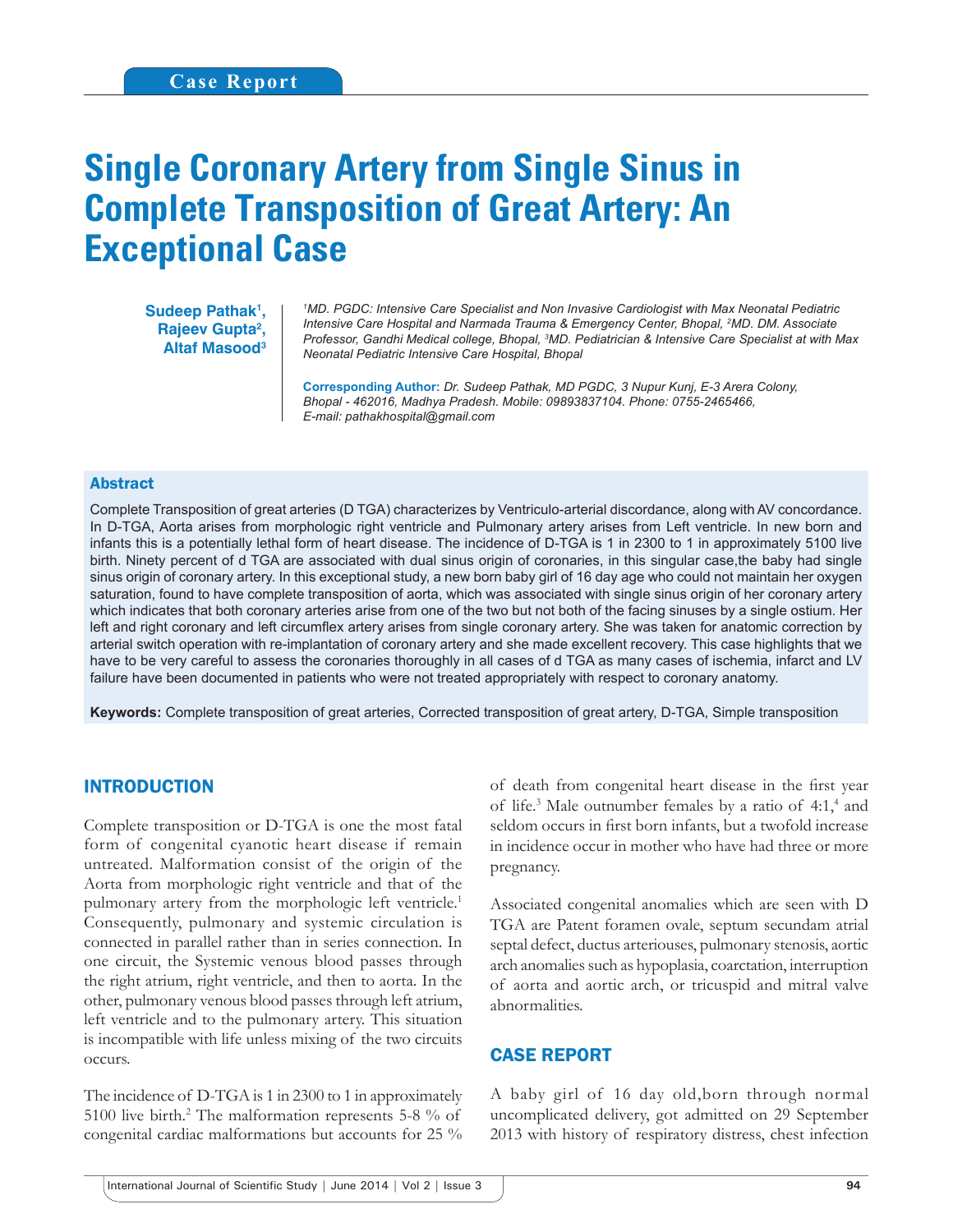and bluish discoloration of lips, fingers and tongue since birth. Baby is third sibling of her parent. Baby was consulted by her parents with pediatrician during the past 15 day and was given antibiotics for the same.

Subsequently baby got admitted as there was no improvement in her respiratory distress and cyanosis.

On examination her heart rate was 142 per minute, oxygen saturation was 40%, blood pressure was 90/60 mmHg respiratory rate was 44/minute, her birth weight was 3.6 kg there was presence of central cyanosis, on CVS examination she had central cyanosis, with full volume bounding pulse. Precordial palpation was normal, loud palpable second heart sound at the left base is felt. Mid systolic murmur heard over aortic area, mid diastolic flow murmurs of mitral and tricuspid origin<sup>5</sup> were auscultated. Loud and single second heart sound of anterior place aorta was auscultated too.

Echocardiography reveals aorta arising from right ventricle, pulmonary artery arising from left ventricle with "sausage" appearance in short axis (Figures 1 and 2). The great arteries appear as double circles with aorta anterior and to the right of the main pulmonary artery. The anterior aortic root and posterior pulmonary trunk run parallel to each other and do not cross. There was small Patent ductus arteriouses which was about to close with left to right shunt and peak gradient of 13 mmHg.

There was single coronary artery arising from single sinus of left aortic sinus and gave rise to right coronary artery, left coronary artery and circumflex artery. Usually in more than 90% of DTGA, there is dual sinus origin of coronary artery (Figure 3).6,7

There was no evidence of associated other congenital anomaly.

Chest X ray showed narrow aortic knuckle, increased pulmonary vascularity, and fairly normal size cardiac silhouette.

## MANAGEMENT

She was treated with oxygen supplementation 3 liter/ hr, fluids and antibiotics, along with this baby was given Prostaglandin E1 to keep the duct patent so that baby could overcome the crises till she get her surgery done, subsequently she was taken for surgery. Although, Baloon atrial septostomy (BAS) was considered for the patient but in view of potential complications of BAS such as neurologic/ embolic stroke<sup>8,9</sup> and poor exercise performance<sup>10,11</sup> after

BAS in comparison to Arterial switch, the baby was taken for Arterial switch operation. Although there are reports of intra operative and post operative coronary artery kinking, ischaemia and IV dysfunction<sup>12,13</sup> but overall it gives the best possible result so the baby had undergone Arterial switch and made good recovery after the surgery and got discharged postoperatively (Figures 4-7).

## **DISCUSSION**

Complete transposition of great arteries are one of the rare congenital heart disease of new born and in DTGA, chances of three coronary artery arising from single aortic sinus is less than 10%. To suspect complete transposition of great arteries in a new born, pediatric cardiologist or pediatrician should have vast knowledge to detect even minute details of the baby profile, gender, and clinical presentation. It should be aggressively confirmed with cardiac Doppler and Chest X-ray. The clinical recognition of D-TGA is based on following features (1) Male third or fourth child, (2) large birth weight (3) Cynosis in the neonatal period (4) Radiological feature of increased blood flow in presence of cyanosis and egg-shaped cardiac silhouette with a narrow vascular pedicle and absent thymic shadow (5) Echocardiographic identification of Aortic alignment with morphologic Right ventricle and Pulmonary alignment with morphologic left ventricle (Ventricular arterial discordance) and right atrial alignment with right ventricle and left atrium alignment with left ventricle (Atrioventricular concordance).

Some communication between the two circulations must exist after birth to sustain life; otherwise unoxygenated systemic venous blood is directed inappropriately to systemic circulation and oxygenated pulmonary venous blood is directed to the pulmonary circulation. Almost all patients have an interatrial communication such as Patentductusarteriouses, Ventricular septal defect or Atrial septa defect.

There could be various mode of coronary artery origin in DTGA, common amongst them are Dual sinus origin, in which left coronary artery arise from left aortic sinus which in turn give rise to left anterior descending artery and circumflex artery and right coronary from posterior aortic sinus. Dual sinus origin accounts for 90% of cases. Single sinus origin indicates that both coronary arteries arise from one of the two but not both of the facing sinuses by a single ostium or multiple ostia. In this exceptional study, there was single coronary artery from left aortic sinus which in turn gave rise to Left coronary, right coronary and circumflex arteries. The incidence of this among the DTGA is less than  $10\%$ .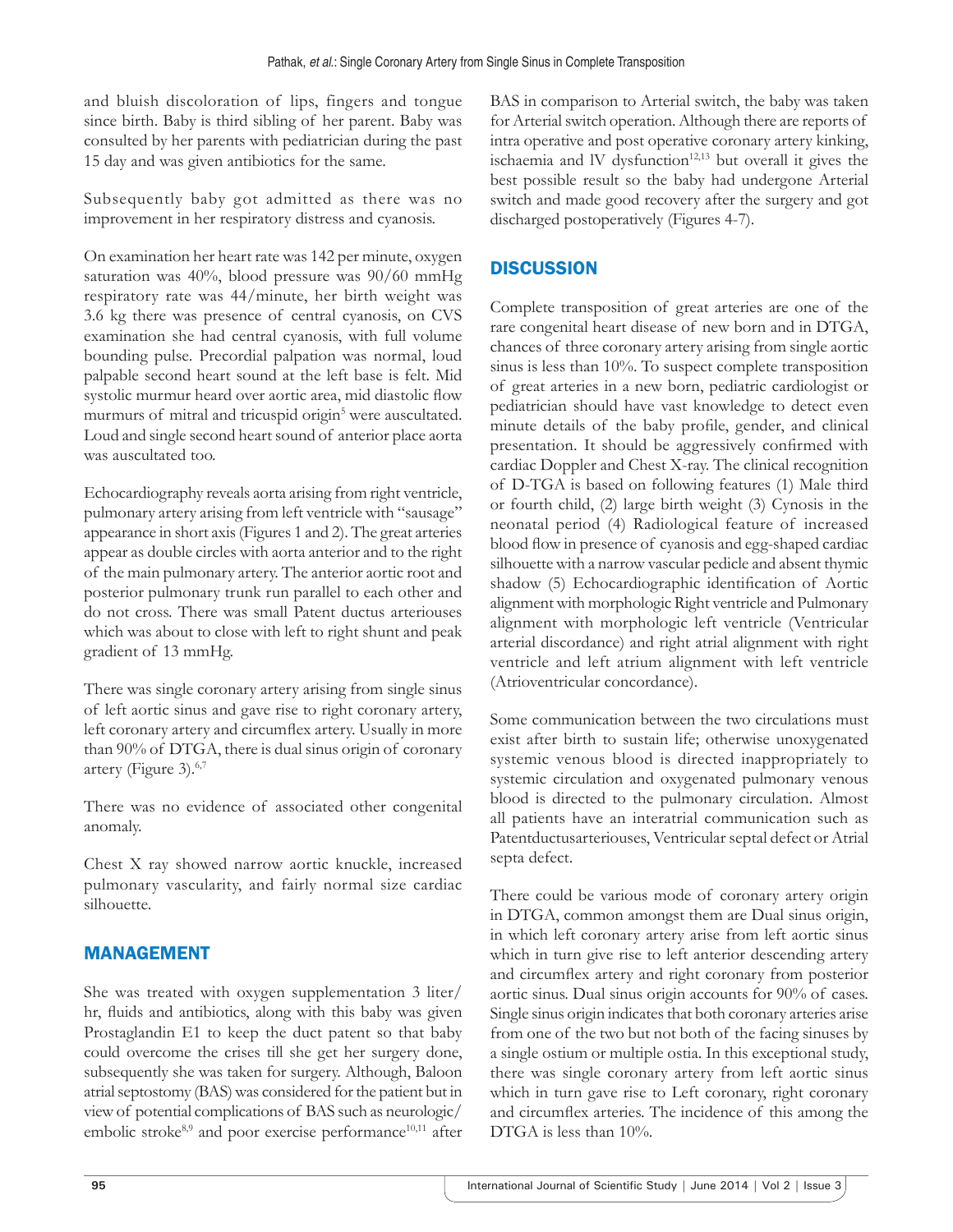

**Figure 1: Echocardiography of transposition seen in long axis with great arteries side by side**



**Figure 2: Echocardiography of great arteries in short axis view in DTGA with sausage appearance**



**Figure 3: D-TGA in apical four chamber view with pulmonary artery arising from left ventricle and bifurcating into right and left pulmonary artery. Operative pictures of Arterial switch with single coronary artery and its branches {Left coronary artery-left main (LCA) , Right coronary artery (RCA) and left**  circumflex artery (Lcx)}

Management of D TGA could be done by Mustard and senning atrial switch procedures, but in view of increasing frequency of complications such as dysarrythmias, sudden cardiac death and right ventricular dysfunction has lead to go for anatomic correction with Arterial switch operation. Long term patency and growth of the coronary arteries are



**Figure 4: Transposition of great Artery (TGA)- great artery cut open**



**Figure 5: Single coronary artery arising from left aortic cusp with its branches- LCA, RCA, Lcx**



**Figure 6: TGA with single coronary artery giving rise to LCA, RCA, Lcx**



**Figure 7: Post operative repair of TGA with coronary and its branches**